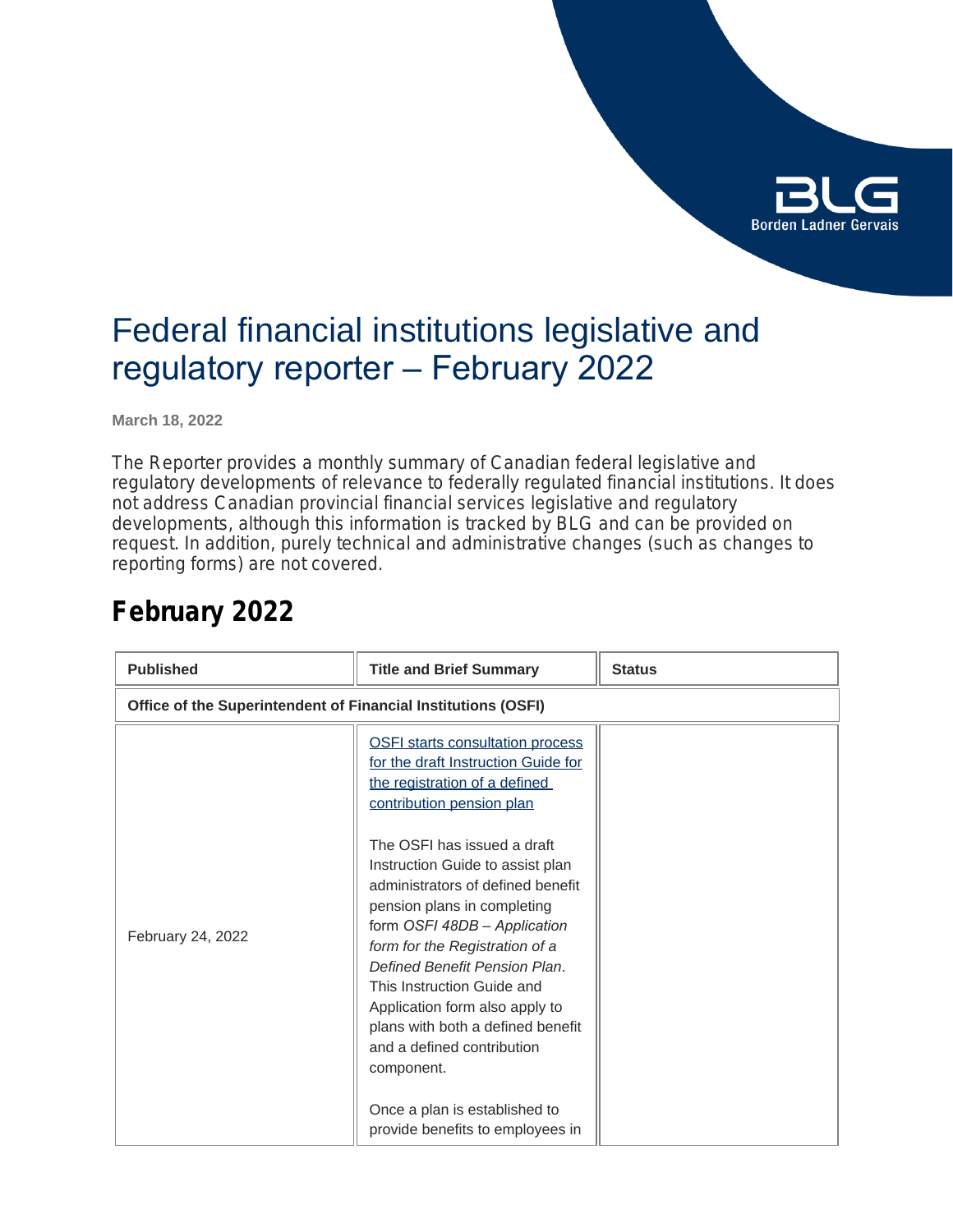|                   | included employment, it falls<br>under federal jurisdiction and is<br>subject to the federal Pension<br>Benefits Standards Act, 1985<br>(PBSA). These plans must, with<br>certain exceptions, be registered<br>with OSFI.                                                                                                                                                                                                                                                                                                                                                                                      |                                                  |
|-------------------|----------------------------------------------------------------------------------------------------------------------------------------------------------------------------------------------------------------------------------------------------------------------------------------------------------------------------------------------------------------------------------------------------------------------------------------------------------------------------------------------------------------------------------------------------------------------------------------------------------------|--------------------------------------------------|
|                   | This Instruction Guide does not<br>replace the PBSA, the Pension<br><b>Benefits Standards Regulations,</b><br>1985 (PBSR), the <i>Directives of</i><br>the Superintendent pursuant to<br>the Pension Benefits Standards<br>Act, 1985 (the Directives), or<br>any guidelines that OSFI has<br>issued or may issue regarding<br>the administration of plans<br>subject to the PBSA. If there is a<br>discrepancy between this<br>Instruction Guide and the<br>legislation, the legislation<br>prevails. OSFI may require<br>documentation not mentioned in<br>this Instruction Guide or the<br>Application form. |                                                  |
|                   | OSFI highly recommends that all<br>plan administrators and<br>consultants subscribe to<br>the email notification service to<br>receive important updates and<br>pension-related news<br>including InfoPensions, their<br>semi-annual newsletter. A copy<br>of the pension legislation, the<br>Directives and OSF-issued<br>guidelines can be found<br>on OSFI's website.                                                                                                                                                                                                                                       |                                                  |
| February 16, 2022 | Release of final 2023 liquidity<br>returns and consultation on draft<br><b>NCCF</b> reporting instructions<br>Following its January 31, 2022<br>release of revisions to<br>the Liquidity Adequacy<br>Requirements (LAR) Guideline,<br>OSFI released final reporting<br>templates for the Net<br>Cumulative Cash Flow (NCCF);                                                                                                                                                                                                                                                                                   | <b>Comments or feedback by</b><br>March 31, 2022 |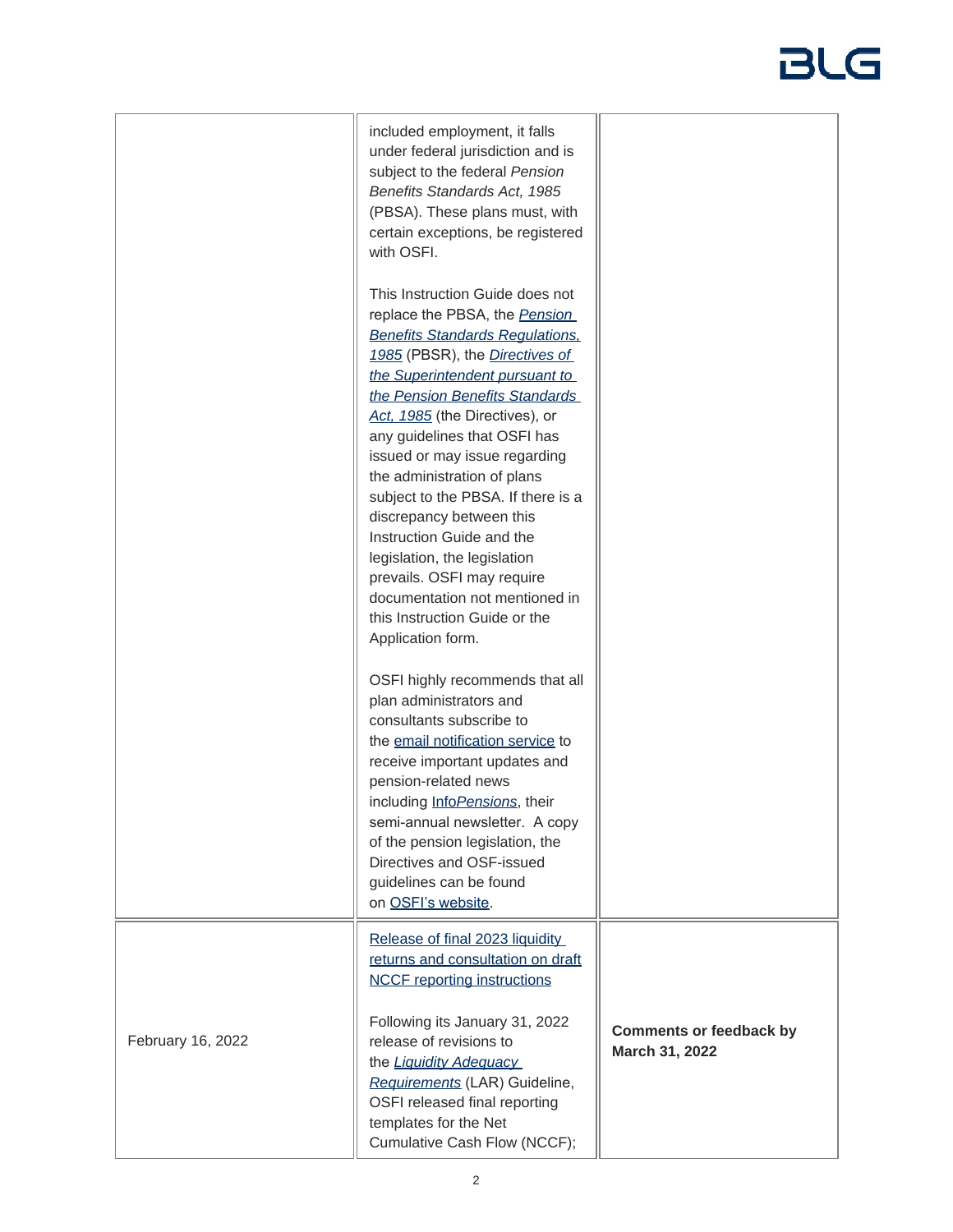|                   | the Comprehensive NCCF for<br>domestic systemically important<br>banks (DSIBs) and Category I<br>small and medium-sized<br>deposit-taking institutions<br>(SMSBs); Streamlined NCCF for<br>Category II SMSBs; and the<br><b>Operating Cash Flow Statement</b><br>(for Category III SMSBs). OSFI<br>is also releasing draft NCCF<br>reporting instructions for<br>consultation. Feedback on the<br>draft reporting instructions<br>should be sent to OSFI by<br>email at Consultations@osfi-<br>bsif.gc.ca no later than<br>March 31, 2022. |                           |
|-------------------|--------------------------------------------------------------------------------------------------------------------------------------------------------------------------------------------------------------------------------------------------------------------------------------------------------------------------------------------------------------------------------------------------------------------------------------------------------------------------------------------------------------------------------------------|---------------------------|
|                   | <b>Comprehensive NCCF</b><br>Template (XLSX, 5.50<br>MB)<br><b>Streamlined NCCF</b><br>$\bullet$<br>Template (XLSX, 871<br>KB)<br><b>Operating Cash Flow</b><br><b>Statement Template</b><br>(XLSX, 52 KB)<br>Draft - NCCF Reporting<br><b>Instructions</b>                                                                                                                                                                                                                                                                                |                           |
|                   | The Comprehensive NCCF is<br>scheduled to transition to XML<br>filing format from the current<br>xlsx filing format effective for<br>the guideline's implementation<br>starting April 1, 2023. The<br>Streamlined NCCF will transition<br>to XML filing the following year.<br>These transitions will support<br>enhancements to OSFI's data<br>collection and analytics. OSFI<br>will support this transition by<br>providing clear specifications,<br>guidance and tools prior to<br>implementation.                                     |                           |
| February 11, 2022 | <b>OSFI publishes revised</b><br>guidelines on reinsurance<br>practices                                                                                                                                                                                                                                                                                                                                                                                                                                                                    | Effective January 1, 2025 |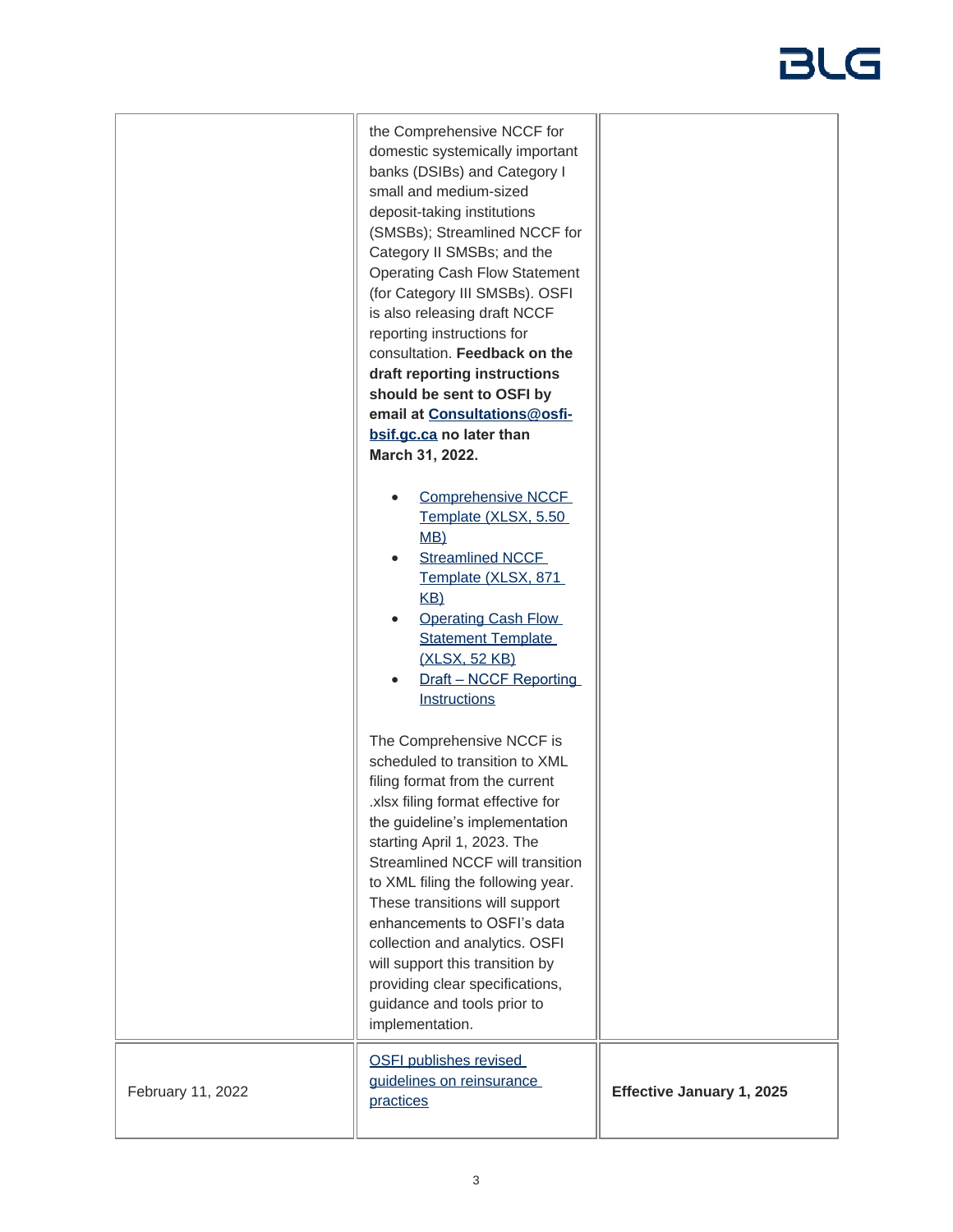OSFI concluded its review of reinsurance practices by issuing final revised versions of Guideline B-3, *Sound Reinsurance Practices and Procedures*, and Guideline B-2, *Property and Casualty Large Insurance Exposures and Investment Concentration*.

These revised guidelines reflect changes in industry practices over the past 10 years and come into effect on January 1, 2025.

The revised [Guideline B-3](https://www.osfi-bsif.gc.ca/Eng/fi-if/rg-ro/gdn-ort/gl-ld/Pages/b3_snd.aspx) sets out OSFI's expectations for federally regulated insurers (FRIs) to better identify and manage risks arising from the use of reinsurance, particularly counterparty risk.

The revised [Guideline B-2](https://www.osfi-bsif.gc.ca/Eng/fi-if/rg-ro/gdn-ort/gl-ld/Pages/b2_pc.aspx) will require property and casualty FRIs to be able to cover the maximum loss related to a single insurance exposure on any policy it issues, assuming the default of its largest unregistered reinsurer on that exposure.

**FRIs' existing insurance business should continue to comply with the Guideline B-3 and Guideline B-2 currently in force until January 1, 2025**. This nearly three-year transition period permits FRIs time to effectively adjust their business practices to comply with the new guidelines before they come into force.

OSFI will hold industry information sessions in the coming months to provide additional clarity regarding OSFI's expectations and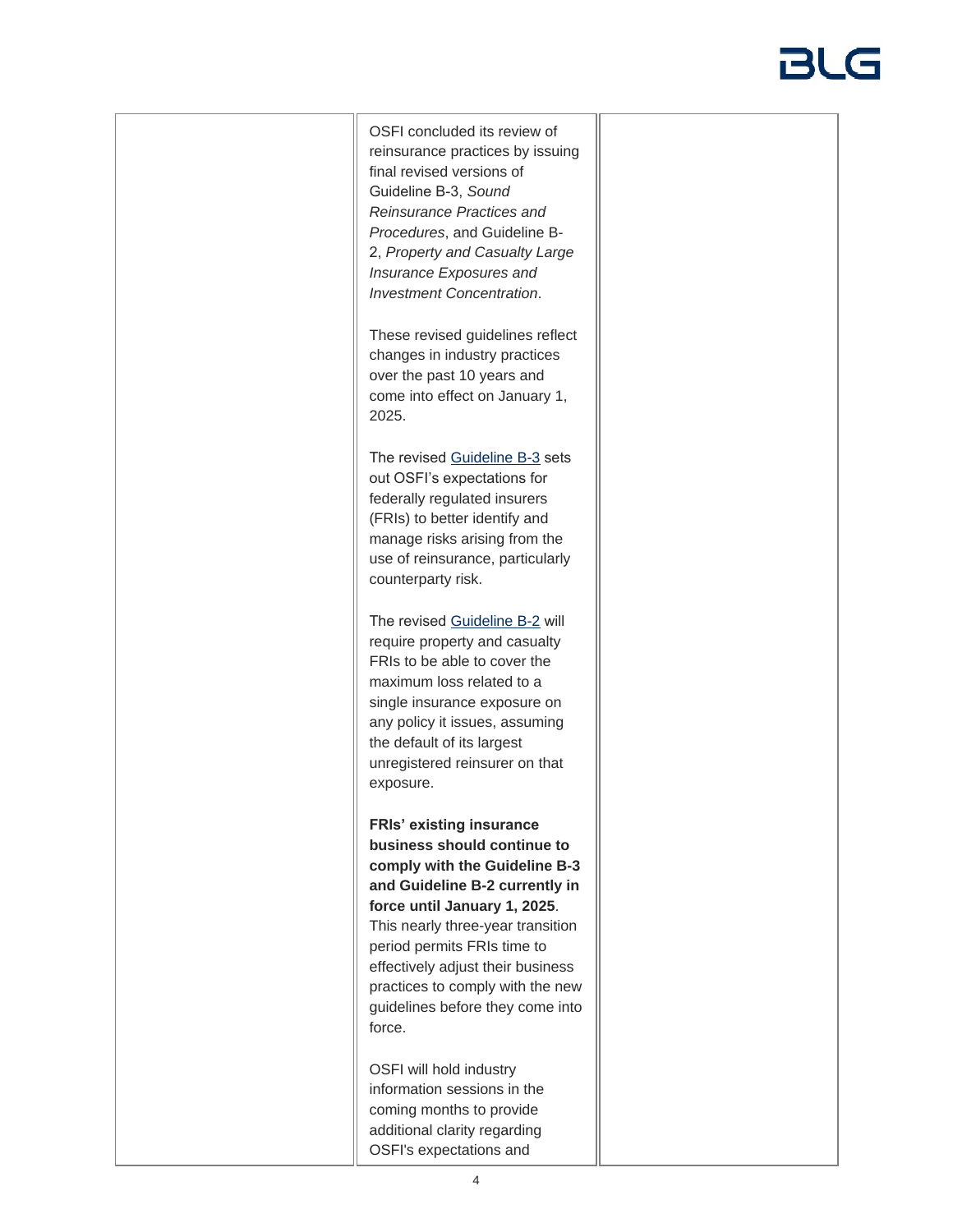|                  | supervisory approach.                                                                                                                                                                                                                                                                                                                            |  |
|------------------|--------------------------------------------------------------------------------------------------------------------------------------------------------------------------------------------------------------------------------------------------------------------------------------------------------------------------------------------------|--|
| February 4, 2022 | Actuarial Report (17th) on the<br>Old Age Security Program as at<br>31 December 2018<br>Tabled before Parliament on                                                                                                                                                                                                                              |  |
|                  | February 4, 2022.                                                                                                                                                                                                                                                                                                                                |  |
|                  | Register of OSFI-regulated<br>internationally active insurance<br>groups                                                                                                                                                                                                                                                                         |  |
|                  | In November 2019, the<br>International Association of<br><b>Insurance Supervisors</b><br>(IAIS) announced the adoption<br>of the Common Framework<br>(ComFrame). ComFrame<br>establishes supervisory<br>standards and guidance<br>focusing on the effective group-<br>wide supervision of<br>internationally active insurance<br>groups (IAIGs). |  |
|                  | ComFrame also sets out the                                                                                                                                                                                                                                                                                                                       |  |
|                  | following criteria for determining<br>whether an insurer is an IAIG:                                                                                                                                                                                                                                                                             |  |
| February 2, 2022 | The insurer is<br>internationally active<br>whereby:<br>Premiums are<br>$\circ$<br>written in three<br>or more<br>jurisdictions;<br>and<br>Gross written<br>$\circ$<br>premiums                                                                                                                                                                  |  |
|                  | outside of the<br>home<br>jurisdiction are<br>at least 10% of<br>the group's total<br>gross written<br>premiums.<br>The insurer is of a size<br>(based on a three-year<br>rolling average)<br>whereby:                                                                                                                                           |  |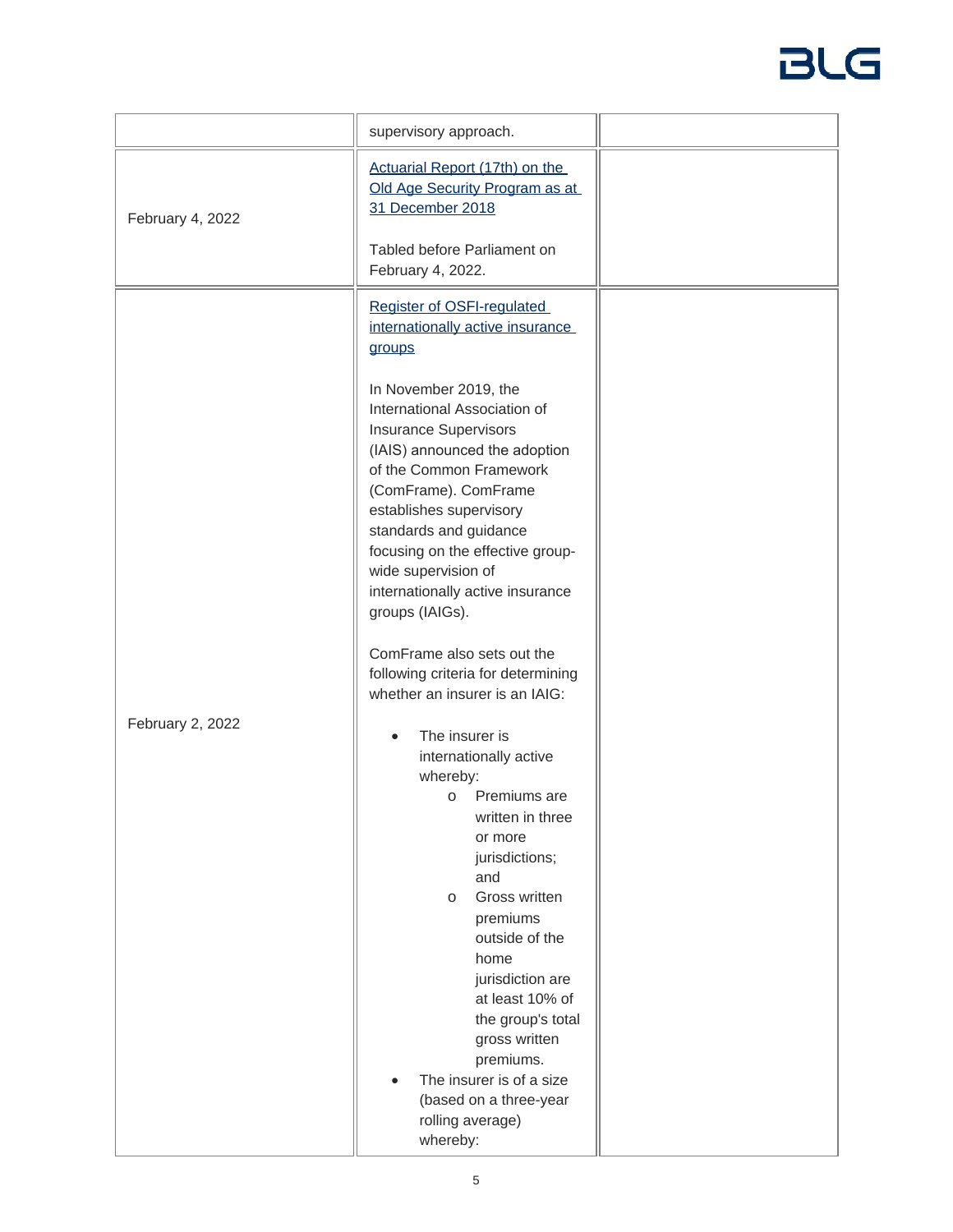| Total assets are<br>$\circ$<br>at least US \$50<br>billion; or<br>Total gross<br>$\circ$<br>written<br>premiums are at<br>least US \$10<br>billion.                                                                                                                                                                                                                                                             |  |
|-----------------------------------------------------------------------------------------------------------------------------------------------------------------------------------------------------------------------------------------------------------------------------------------------------------------------------------------------------------------------------------------------------------------|--|
| Given these criteria, there are<br>four Canadian IAIGs identified<br>under OSFI's supervision:                                                                                                                                                                                                                                                                                                                  |  |
| Canada Life Assurance<br>Company                                                                                                                                                                                                                                                                                                                                                                                |  |
| <b>Intact Financial</b><br>Corporation                                                                                                                                                                                                                                                                                                                                                                          |  |
| <b>Manufacturers Life</b><br><b>Insurance Company</b>                                                                                                                                                                                                                                                                                                                                                           |  |
| Sun Life Assurance<br>Company of Canada.                                                                                                                                                                                                                                                                                                                                                                        |  |
| The list is for informational<br>purposes only, will be reviewed<br>by OSFI on an annual basis,<br>and updated as needed.                                                                                                                                                                                                                                                                                       |  |
| Like all federally regulated<br>insurers, IAIGs continue to be<br>subject to OSFI's<br>comprehensive approach to<br>group-wide supervision, as<br>outlined in its Supervisory<br>Framework, as well as the<br>prudential requirements set out<br>in OSFI's insurance capital<br>framework. As such, disclosing<br>the names of the four Canadian<br>IAIGs does not introduce any<br>new expectations from OSFI. |  |
| Although it is the responsibility<br>of the relevant national regulator<br>that supervises the insurance<br>group (i.e. "group-wide<br>supervisor") to identify its IAIGs,<br>the IAIS began publishing a                                                                                                                                                                                                       |  |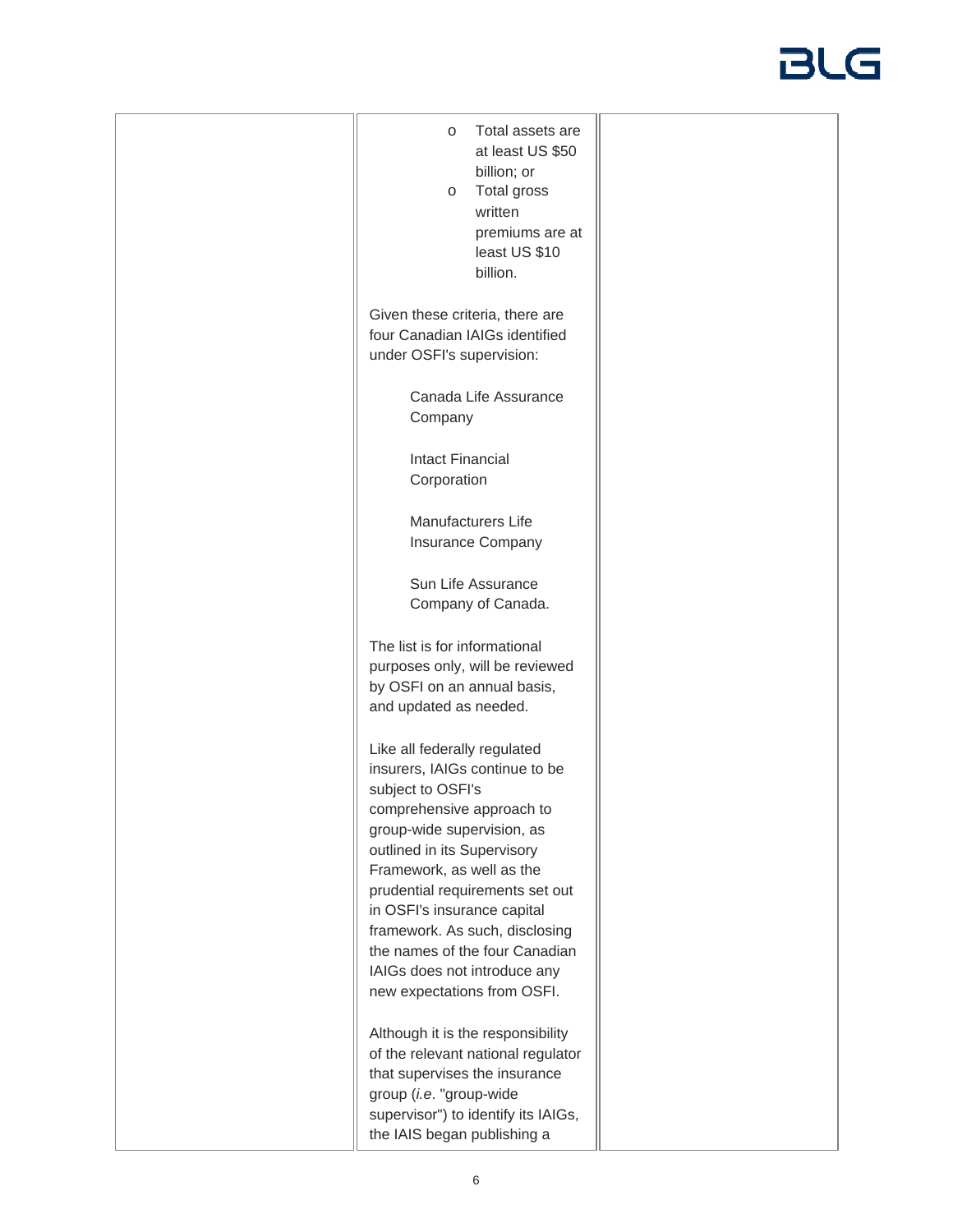|                  | register of publicly identified<br>IAIGs in July 2020. At a<br>minimum, the register, which is<br>available on the IAIS website,<br>will be updated annually.                                                                                                                                                                                                                                                                                                                                                           |  |
|------------------|-------------------------------------------------------------------------------------------------------------------------------------------------------------------------------------------------------------------------------------------------------------------------------------------------------------------------------------------------------------------------------------------------------------------------------------------------------------------------------------------------------------------------|--|
|                  | Should you have questions,<br>please contact Lisa Peterson,<br>Managing Director, Insurance<br>Capital by email<br>at lisa.peterson@osfi-bsif.gc.ca.                                                                                                                                                                                                                                                                                                                                                                    |  |
|                  | <b>OSFI completes Basel III</b><br>reforms, releases final capital<br>and liquidity rules to protect<br>Canadians                                                                                                                                                                                                                                                                                                                                                                                                       |  |
|                  | OSFI announced revised capital,<br>leverage, liquidity and disclosure<br>rules that incorporate the final<br><b>Basel III</b> banking reforms with<br>additional adjustments to make<br>them suitable for federally<br>regulated deposit-taking<br>institutions (DTIs).                                                                                                                                                                                                                                                 |  |
| January 31, 2022 | These revised rules will help<br>ensure that Canadian DTIs can<br>effectively manage risks through<br>adequate levels of capital and<br>liquidity, thereby helping to<br>bolster the resilience of these<br>institutions. OSFI's<br>implementation of these rules<br>reflects three key principles:<br>introducing rules that are fit for<br>Canada, setting the right<br>incentives, and tailoring capital<br>and liquidity requirements to<br>better reflect the unique nature<br>of small and medium-sized<br>banks. |  |
|                  | The internationally agreed-upon<br>Basel III reforms provide a<br>sound foundation for a resilient<br>banking system in Canada.<br>OSFI's domestic implementation<br>of these reforms will help to<br>promote continued public<br>confidence in the Canadian                                                                                                                                                                                                                                                            |  |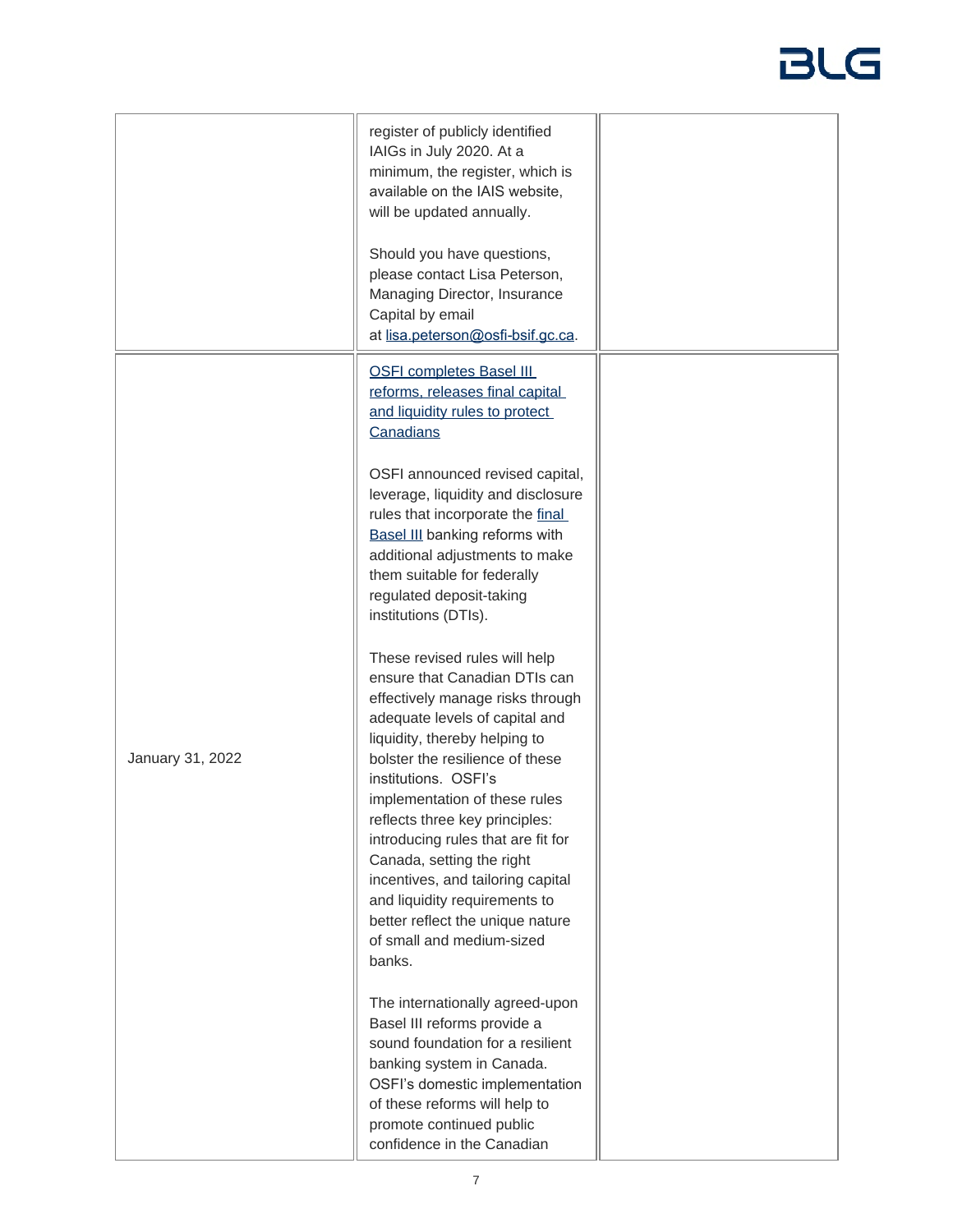|                                     | financial system by reinforcing<br>the overall safety and<br>soundness of Canadian banks.                                                                                                                                                                                                                                                                                                                                                                                                                                                                                                                                                          |  |
|-------------------------------------|----------------------------------------------------------------------------------------------------------------------------------------------------------------------------------------------------------------------------------------------------------------------------------------------------------------------------------------------------------------------------------------------------------------------------------------------------------------------------------------------------------------------------------------------------------------------------------------------------------------------------------------------------|--|
|                                     | Most of these revised rules will<br>take effect in the second fiscal<br>quarter of 2023, with those<br>related to market risk and credit<br>valuation adjustment risk taking<br>effect in early 2024.                                                                                                                                                                                                                                                                                                                                                                                                                                              |  |
| <b>Department of Finance Canada</b> |                                                                                                                                                                                                                                                                                                                                                                                                                                                                                                                                                                                                                                                    |  |
|                                     | Canada and G7 partners<br>prohibit Russian Central Bank<br>transactions                                                                                                                                                                                                                                                                                                                                                                                                                                                                                                                                                                            |  |
| February 28, 2022                   | The Honourable Chrystia<br>Freeland, Deputy Prime Minister<br>and Minister of Finance,<br>announced that, effective<br>immediately, all Canadian<br>financial institutions are<br>prohibited from engaging in any<br>transaction with the Russian<br>Central Bank. In addition,<br>Canada is imposing an asset<br>freeze and a dealings prohibition<br>on Russian sovereign wealth<br>funds. This follows the Prime<br>Minister's February 26, 2022<br>joint statement with the<br>European Commission, France,<br>Germany, Italy, the United<br>Kingdom and the United States<br>to implement further restrictive<br>economic measures on Russia. |  |
|                                     | Banks in countries implementing<br>this sanction are barred from<br>transacting with the Russian<br>Central Bank in any manner,<br>which will prevent Russia from<br>deploying its international<br>currency reserves.                                                                                                                                                                                                                                                                                                                                                                                                                             |  |
| February 15, 2022                   | Canada invokes the<br><b>Emergencies Act to limit funding</b><br>of illegal blockades and restore<br>public order                                                                                                                                                                                                                                                                                                                                                                                                                                                                                                                                  |  |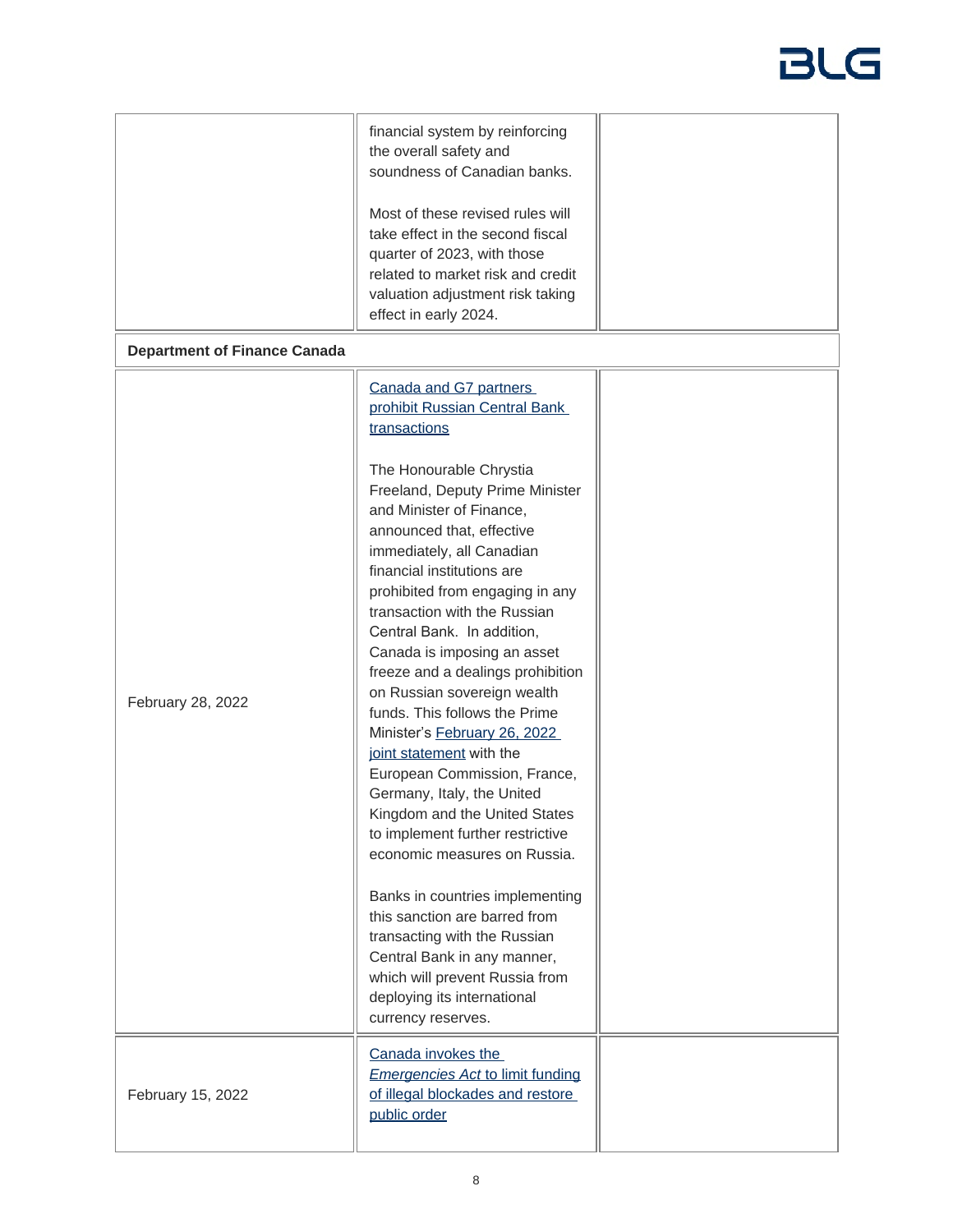|                                   | The Government of Canada<br>declared a public order<br>emergency and enacted<br>an <b>Emergency Economic</b><br>Measures Order (Order) and<br>related <b>Emergency Measures</b><br>Regulations (Regulations) under<br>the <i>Emergencies Act</i> , effective<br>February 15, 2021. These<br>measures apply across Canada<br>and target the financing of the<br>truck convoy and blockades.<br>The measures were revoked by<br>proclamation on February 23,<br>2022. The Order and<br>Regulations are no longer in<br>force.<br>For an assessment of the Order<br>and Regulations that were in<br>effect, please see obligations of<br>financial services providers and<br>payment services providers<br>under the Emergencies Act<br>Order. |                                                         |
|-----------------------------------|---------------------------------------------------------------------------------------------------------------------------------------------------------------------------------------------------------------------------------------------------------------------------------------------------------------------------------------------------------------------------------------------------------------------------------------------------------------------------------------------------------------------------------------------------------------------------------------------------------------------------------------------------------------------------------------------------------------------------------------------|---------------------------------------------------------|
| <b>Payments Canada</b><br>Ongoing | Upcoming changes to rules,<br>procedures and standards<br>Rules B5, B9, D4, E3,<br>and K5 - Administrative<br>amendments to reflect<br>the addition of a new<br><b>ACSS Direct Clearer.</b><br>Meeting date:<br>$\circ$<br>unavailable<br>Target rule<br>$\circ$<br>effective date:<br>April 11, 2022<br>Status: member<br>$\circ$<br>review<br>Rule H1 - Amendments<br>to update the Pre-<br>Authorized debit rule.<br>Meeting date:<br>$\circ$<br>May 13, 2022<br>Target rule<br>$\circ$<br>effective date:<br>July 12, 2022                                                                                                                                                                                                              | See status to each bylaw, rule<br>or standard in review |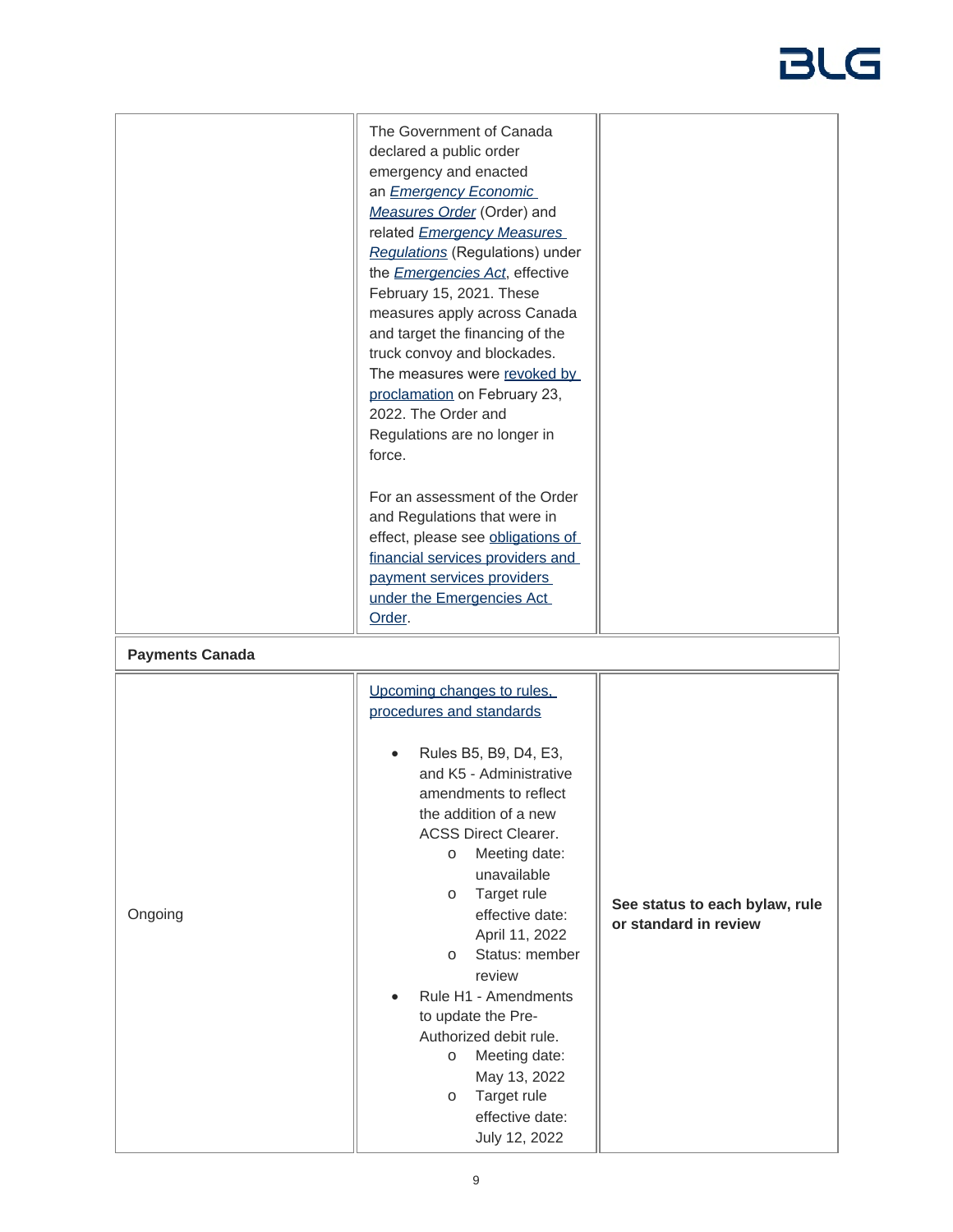|                   | Status: Public<br>$\circ$<br>consultation.<br>Rule L3 - Amendments<br>$\bullet$<br>to change methodology<br>used to calculate the<br>ACSS Collateral for a<br>New Direct Clearer.<br>o Newly<br>published.<br>Rules F1 and F4 -<br>Amendment to clarify the<br>notification period for<br>updating the Account<br>Number Format and<br><b>Validation Criteria</b><br>document.<br>Newly<br>$\circ$<br>published.                                                                   |  |
|-------------------|------------------------------------------------------------------------------------------------------------------------------------------------------------------------------------------------------------------------------------------------------------------------------------------------------------------------------------------------------------------------------------------------------------------------------------------------------------------------------------|--|
|                   | ISO 20022 messages for the<br>Real-Time Rail now available<br>ISO 20022 messages for the<br>Real-Time Rail (RTR), Canada's<br>new real-time payment system<br>coming in 2023, are now<br>available on Payments<br>Canada's ISO 20022 Resource<br>Centre.<br>These specifications will allow<br>RTR participants to prepare their                                                                                                                                                   |  |
| February 23, 2022 | existing applications to leverage<br>the value of the ISO 20022<br>messaging standard at RTR go-<br>live.<br>Vendors that support Canada's<br>payments ecosystem can use<br>the published messages to<br>update their applications and<br>develop new services for RTR<br>participants and the wider<br>ecosystem. ISO 20022<br>messaging will allow for access<br>to enhanced remittance data,<br>support for global<br>interoperability, and improved<br>transparency in payment |  |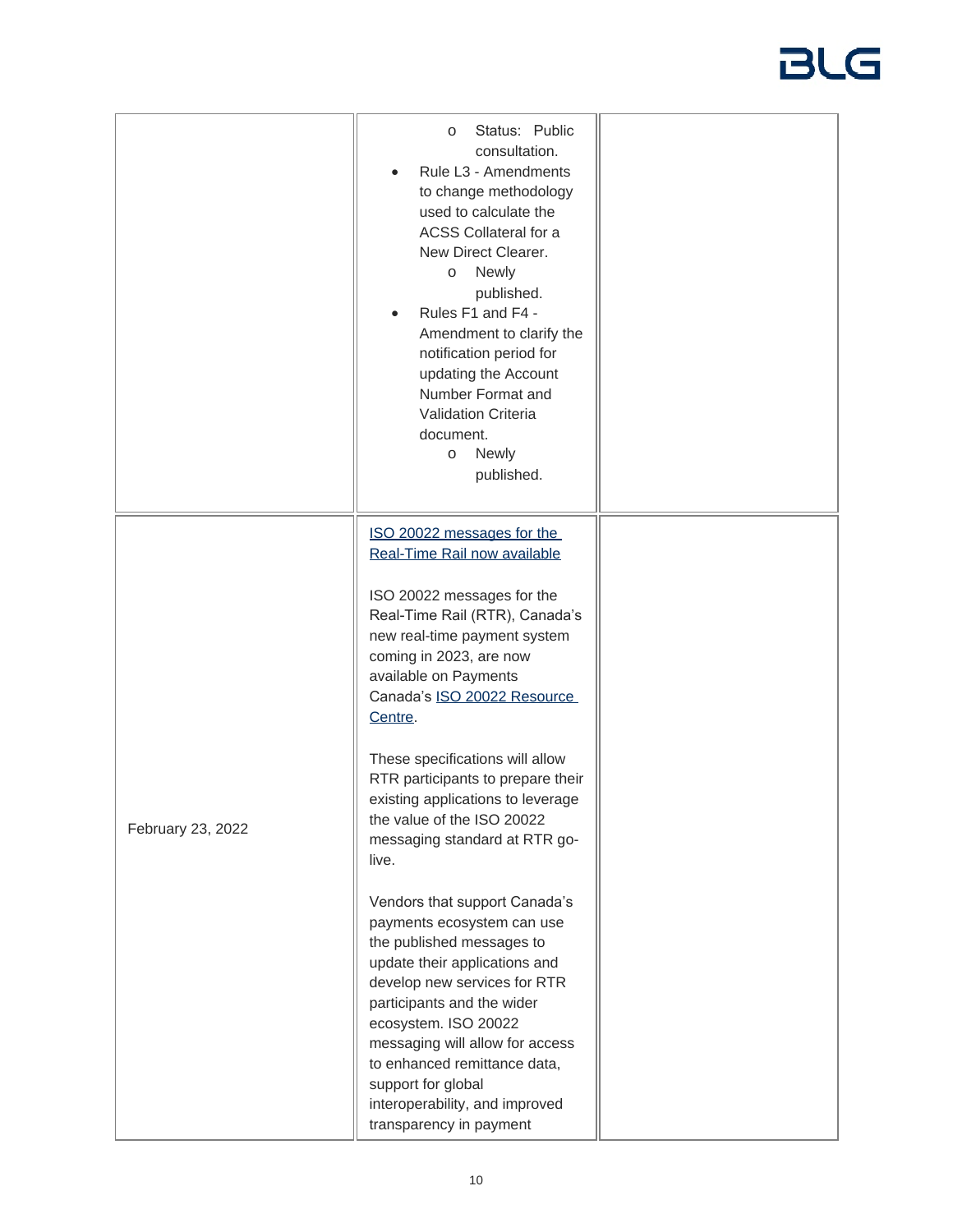| details.                                                                                                                                                                                                                                                                                                                                                                                                        |                                                                                                                    |
|-----------------------------------------------------------------------------------------------------------------------------------------------------------------------------------------------------------------------------------------------------------------------------------------------------------------------------------------------------------------------------------------------------------------|--------------------------------------------------------------------------------------------------------------------|
|                                                                                                                                                                                                                                                                                                                                                                                                                 |                                                                                                                    |
| Launching in 2023, the RTR will<br>support faster payments<br>24/7/365 that are irrevocable,<br>and use the ISO 20022 financial<br>messaging standard for all<br>transactions. The RTR will also<br>act as a platform for innovation,<br>allowing for the development of<br>new products and services by<br>third-party providers that will<br>give Canadians new and faster<br>ways to pay and transfer money. |                                                                                                                    |
| Additional information related to                                                                                                                                                                                                                                                                                                                                                                               |                                                                                                                    |
| is available on Payments                                                                                                                                                                                                                                                                                                                                                                                        |                                                                                                                    |
| Centre and                                                                                                                                                                                                                                                                                                                                                                                                      |                                                                                                                    |
| platform.                                                                                                                                                                                                                                                                                                                                                                                                       |                                                                                                                    |
| <b>Bank for International Settlements</b>                                                                                                                                                                                                                                                                                                                                                                       |                                                                                                                    |
| <b>Basel III Monitoring Report</b>                                                                                                                                                                                                                                                                                                                                                                              |                                                                                                                    |
| This report presents the results<br>of the Basel Committee's latest<br>Basel III monitoring exercise,<br>based on June 30, 2021 data. It<br>sets out the impact of the Basel<br>III framework including the<br>December 2017 finalization of<br>the Basel III reforms and the<br>January 2019 finalization of the<br>market risk framework.                                                                     |                                                                                                                    |
| <b>Financial Consumer Agency of Canada (FCAC)</b>                                                                                                                                                                                                                                                                                                                                                               |                                                                                                                    |
| Guideline on Appropriate<br><b>Products and Services for Banks</b><br>and Authorized Foreign Banks<br>The FCAC has developed<br>its Guideline on Appropriate<br><b>Products and Services for Banks</b><br>and Authorized Foreign<br>Banks to set out its expectations<br>with respect to banks' (including                                                                                                      | Effective June 30, 2022                                                                                            |
|                                                                                                                                                                                                                                                                                                                                                                                                                 | the RTR ISO 20022 messages<br>Canada's ISO 20022 Resource<br>SWIFT's MyStandards web<br>federal credit unions) and |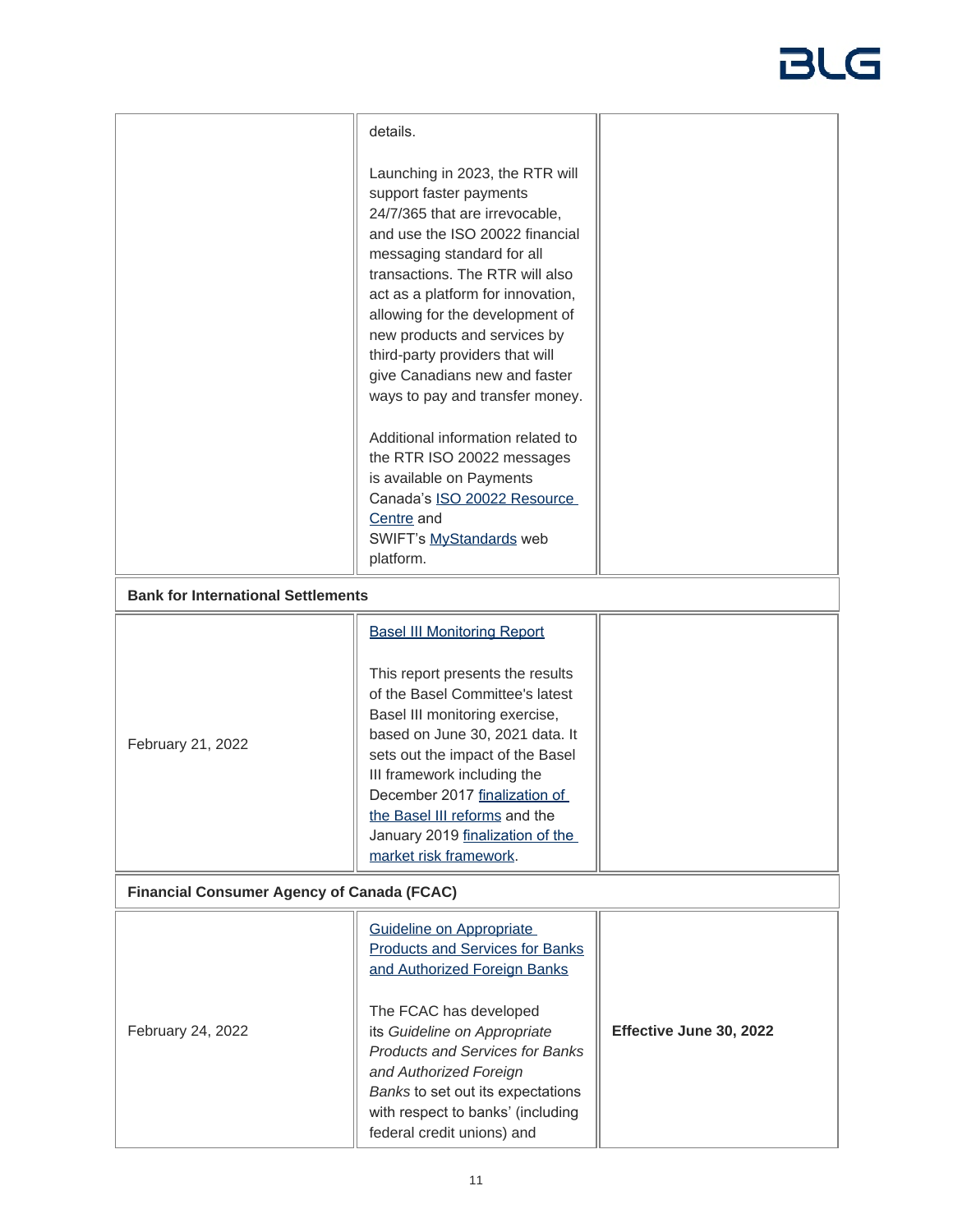authorized Foreign banks' (Banks) implementation of the appropriate product or service provisions in the *Bank Act* and the *Financial Consumer Protection Framework Regulations*, largely brought by amendments under Bill C-86.

Pursuant to the amendments, which come into force on June 30, 2022, Part XII.2 of the *Bank Act* will establish the provisions that apply to Banks regarding products and services offered or sold by Banks. A Bank must establish and implement policies and procedures to ensure that the products or services in Canada that it offers or sells to a natural person other than for business purposes are appropriate for that person, having regard to their circumstances, including their financial needs (Policies and Procedures).

FCAC encourages other federally regulated financial entities, such as trust and loan companies and insurance companies, to review this Guideline to develop and improve their appropriate product or service Policies and Procedures.

A Bank is responsible for ensuring it meets the requirements established in the *Bank Act* including ensuring the compliance of any parties subject to the requirements in s. 627.15 of the *Bank Act* (Third Parties).

FCAC recognizes that Banks may tailor their Policies and Procedures to align with the nature, size and complexity of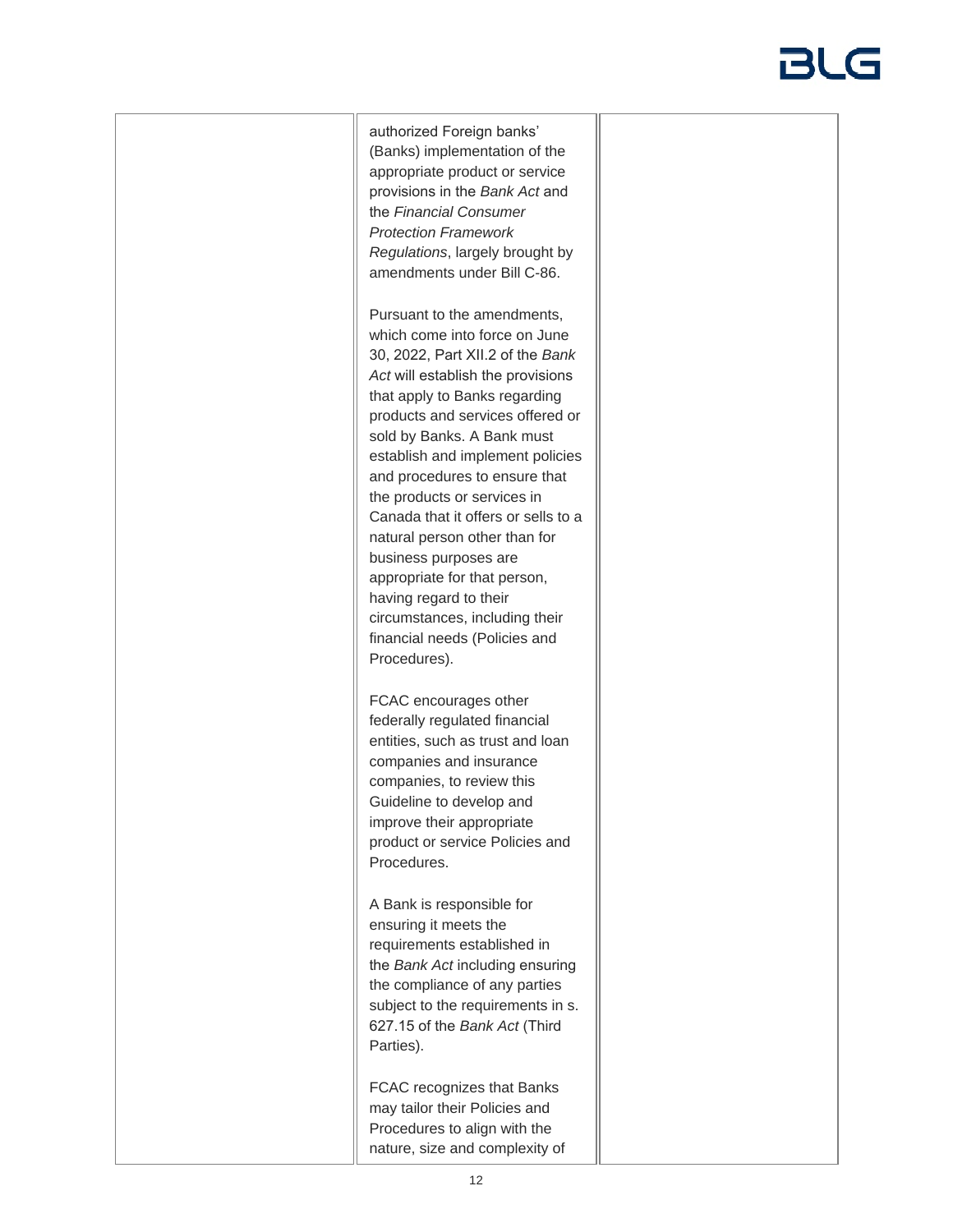|                  | their business, distribution<br>channels, and products and<br>services. Each Bank may adapt<br>its existing processes to comply<br>with its obligations under s.<br>627.06 and s. 627.07.<br>This Guideline should be read in<br>conjunction with all applicable<br>legislation and regulations.                                                                                                                                                                                                                                                                                                                                                                                                                                                                                                                                                                                                                                                                                                                                                                                                                            |                         |
|------------------|-----------------------------------------------------------------------------------------------------------------------------------------------------------------------------------------------------------------------------------------------------------------------------------------------------------------------------------------------------------------------------------------------------------------------------------------------------------------------------------------------------------------------------------------------------------------------------------------------------------------------------------------------------------------------------------------------------------------------------------------------------------------------------------------------------------------------------------------------------------------------------------------------------------------------------------------------------------------------------------------------------------------------------------------------------------------------------------------------------------------------------|-------------------------|
| January 27, 2022 | <b>Guideline on Complaint-</b><br><b>Handling Procedures for Banks</b><br>and Authorized Foreign Banks<br>The FCAC has developed<br>its Guideline on Complaint-<br><b>Handling Procedures for Banks</b><br>and Authorized Foreign Banks.<br>The Guideline sets out its<br>expectations with respect to<br>banks' (including federal credit<br>unions) and authorized foreign<br>banks' (Banks) implementation<br>of the complaint-handling<br>provisions in the Bank Act and<br>the Financial Consumer<br><b>Protection Framework</b><br>Regulations largely brought by<br>amendments under Bill C-86.<br>Pursuant to the amendments,<br>which come into force on June<br>30, 2022, Part XII.2 of the Bank<br>Act will establish the provisions<br>that apply to Banks for dealing<br>with complaints by any person<br>who is an actual or potential<br>customer of that Bank<br>(Consumer).<br>FCAC encourages other<br>federally regulated financial<br>entities, such as trust and loan<br>companies and insurance<br>companies, to review this<br>Guideline to develop and<br>improve their policies and<br>procedures. | Effective June 30, 2022 |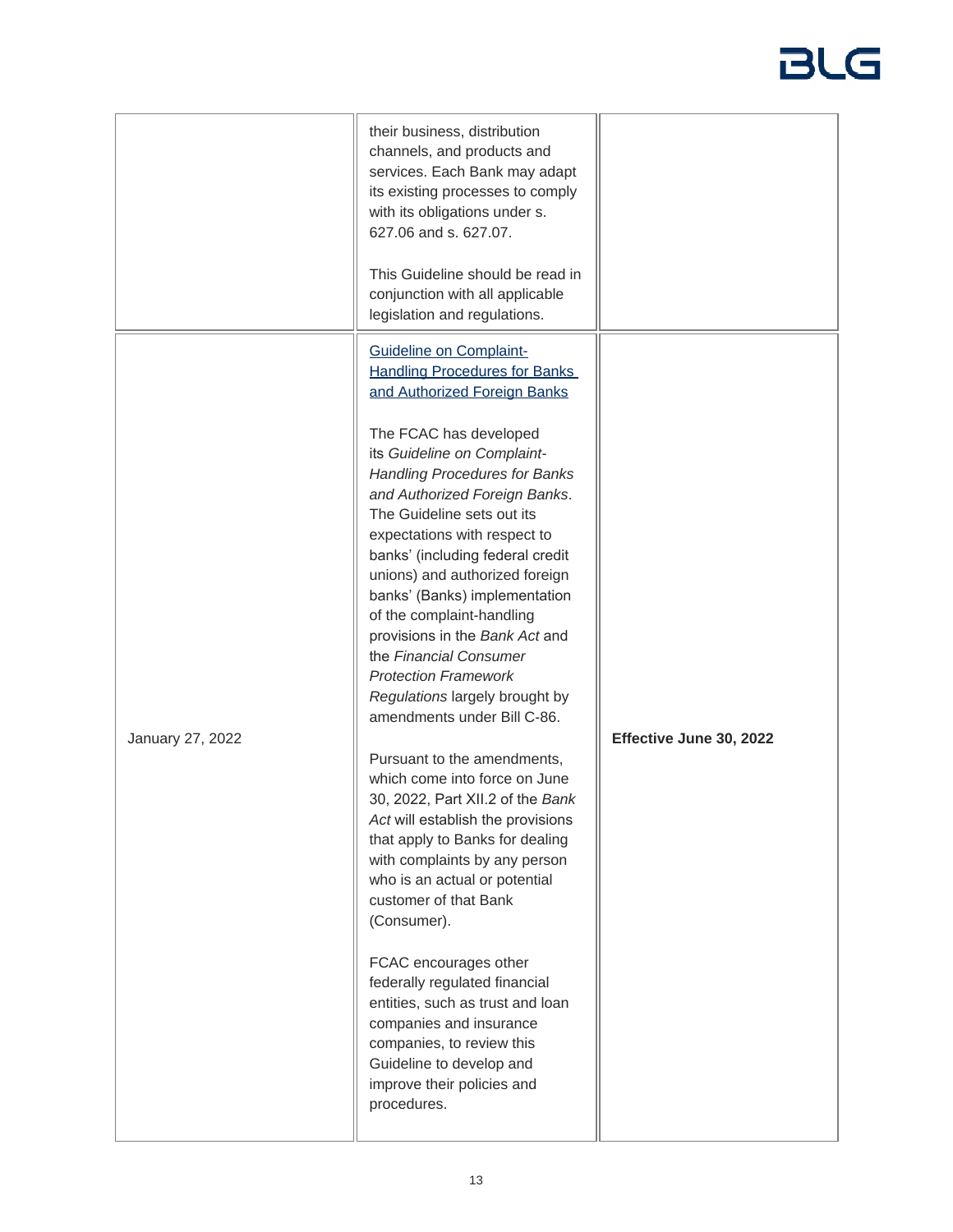|                                        | A Bank is responsible for<br>ensuring it meets the<br>requirements established in<br>the Bank Act and that its<br>complaint-handling Policies and<br>Procedures are satisfactory to<br>the Commissioner.<br>A Bank, and any parties subject<br>to the requirements in s.627.15<br>of the Bank Act (Third Parties),<br>must ensure that Consumers<br>have access to the Bank's<br>complaint-handling Policies and<br>Procedures.<br>FCAC recognizes that Banks<br>may tailor their complaint-<br>handling Policies and<br>Procedures to align with the<br>nature, size and complexity of<br>their business, distribution<br>channels, and products and<br>services.<br>This Guideline should be read in |                          |
|----------------------------------------|--------------------------------------------------------------------------------------------------------------------------------------------------------------------------------------------------------------------------------------------------------------------------------------------------------------------------------------------------------------------------------------------------------------------------------------------------------------------------------------------------------------------------------------------------------------------------------------------------------------------------------------------------------------------------------------------------------|--------------------------|
|                                        | conjunction with legislation and<br>regulations.                                                                                                                                                                                                                                                                                                                                                                                                                                                                                                                                                                                                                                                       |                          |
| <b>Financial Stability Board (FSB)</b> |                                                                                                                                                                                                                                                                                                                                                                                                                                                                                                                                                                                                                                                                                                        |                          |
| February 22, 2022                      | Approaches to debt overhang<br>issues of non-financial<br>corporates: Discussion paper<br>This discussion paper indicates<br>that the extraordinary policy<br>response by public authorities<br>has been key to limiting the<br>economic fallout of the COVID-<br>19 pandemic. At the same time,<br>the massive public credit<br>provision (both directly and<br>through loan guarantees) has<br>resulted in an unprecedented<br>level of debt of non-financial<br>companies.<br>Debt overhang of non-financial<br>companies could create a drag<br>on economic recovery of                                                                                                                            | Comment by April 8, 2022 |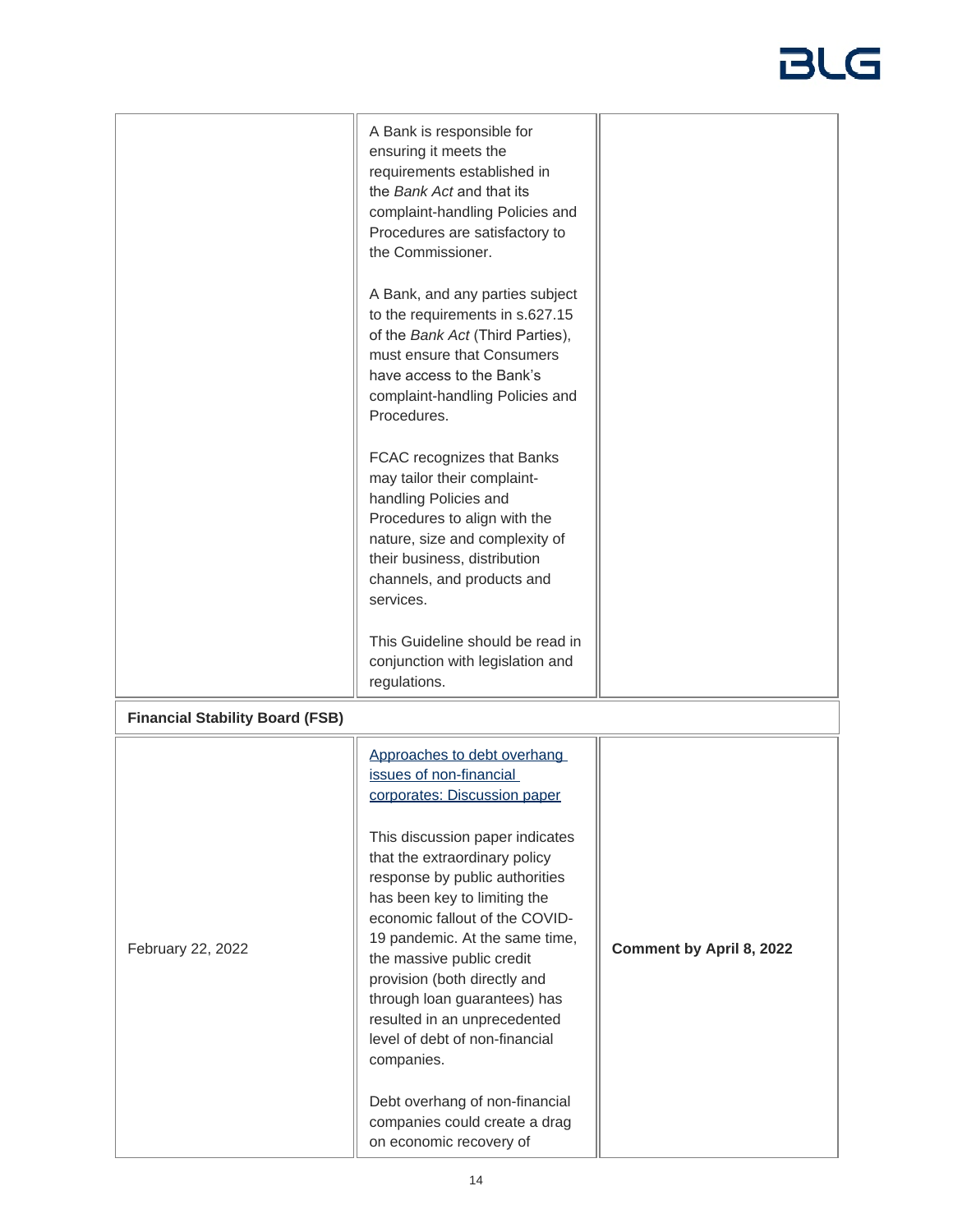| jurisdictions and pose risks to<br>the financial stability through:                                                                                                                                                                                                                                                                                                                                                                                        |  |
|------------------------------------------------------------------------------------------------------------------------------------------------------------------------------------------------------------------------------------------------------------------------------------------------------------------------------------------------------------------------------------------------------------------------------------------------------------|--|
| underinvestment by<br>viable companies due to<br>excessive indebtedness;<br>misallocation of<br>resources to unviable<br>companies; and<br>lower productivity due to<br>$\bullet$<br>loss of entrepreneurial<br>capacity.                                                                                                                                                                                                                                  |  |
| There might also be a risk of<br>widespread defaults and<br>insolvencies, giving rise to<br>financial stability risks.                                                                                                                                                                                                                                                                                                                                     |  |
| This discussion paper looks at<br>debt overhang issues from three<br>angles:                                                                                                                                                                                                                                                                                                                                                                               |  |
| assessing companies'<br>1.<br>viability in the context of<br>COVID-19;<br>2.<br>facilitating and<br>incentivising timely<br>restructuring and<br>refinancing of the debt of<br>viable companies and<br>how to facilitate exit of<br>unviable companies; and<br>dealing with a large<br>3.<br>number of companies<br>with debt restructuring<br>needs, with a particular<br>view to small and<br>medium-sized<br>enterprises (SMEs) and<br>micro companies. |  |
| This Discussion Paper<br>discusses debt overhang issues<br>by exploring some of the specific<br>challenges in a COVID-19 or<br>post COVID-19 environment and<br>it refers to several examples of<br>policy approaches put in place in<br>FSB member jurisdictions to                                                                                                                                                                                       |  |
| date and emerging industry                                                                                                                                                                                                                                                                                                                                                                                                                                 |  |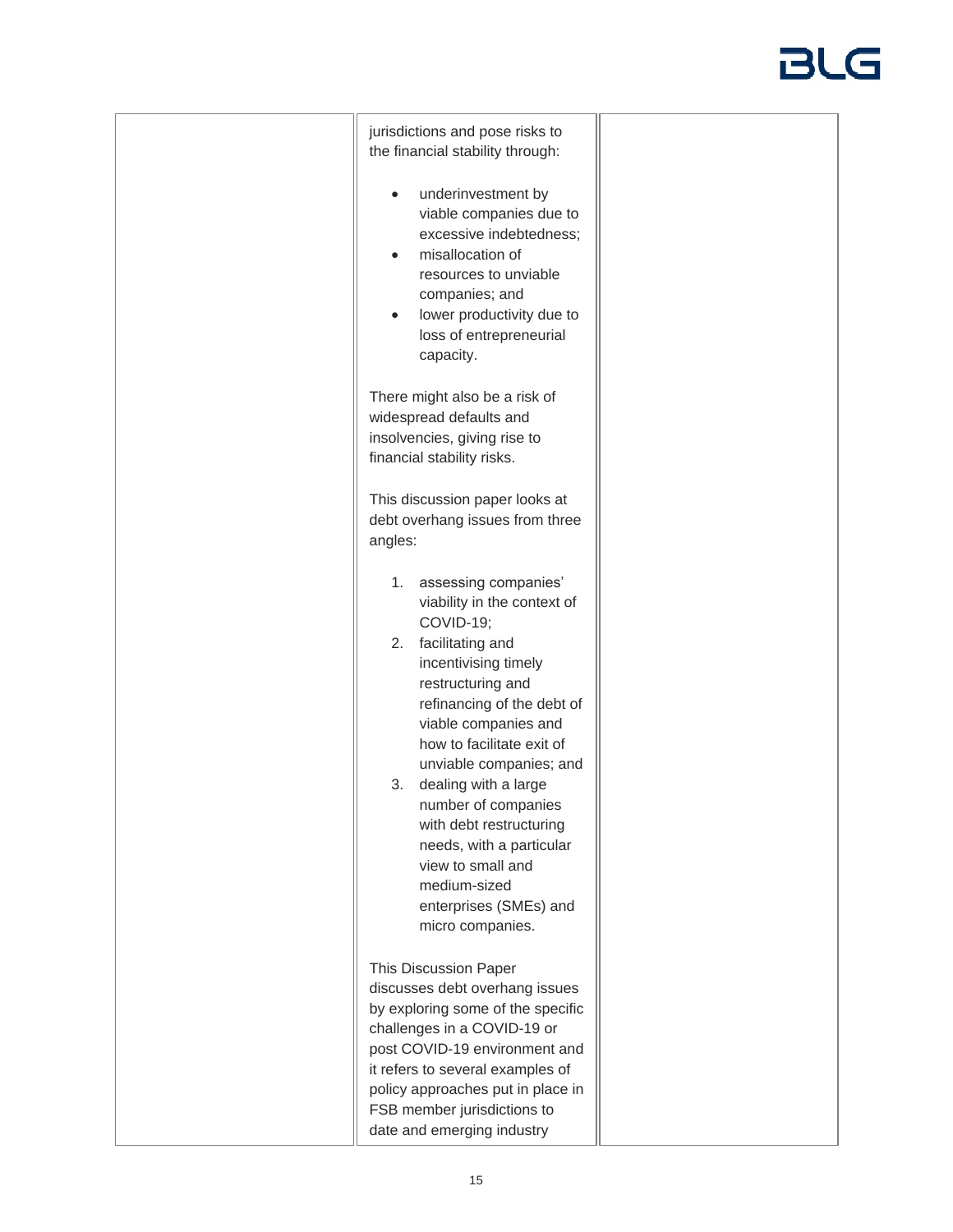|                   | practices.                                                                                                                                                                                                                                                                                                                                                                                                                                                                                                                                                                                                                                                                                                                                                                                        |  |
|-------------------|---------------------------------------------------------------------------------------------------------------------------------------------------------------------------------------------------------------------------------------------------------------------------------------------------------------------------------------------------------------------------------------------------------------------------------------------------------------------------------------------------------------------------------------------------------------------------------------------------------------------------------------------------------------------------------------------------------------------------------------------------------------------------------------------------|--|
|                   | The FSB invites comments on<br>this Discussion Paper and the<br>questions set out here.                                                                                                                                                                                                                                                                                                                                                                                                                                                                                                                                                                                                                                                                                                           |  |
|                   | Responses should be sent<br>to fsb@fsb.org by Friday,<br>April 8, 2022 with the subject<br>line "Approaches to Debt<br><b>Overhang Issues of Non-</b><br><b>Financial Corporates".</b><br>Responses will be published on<br>the FSB's website unless<br>respondents expressly request<br>otherwise.                                                                                                                                                                                                                                                                                                                                                                                                                                                                                               |  |
|                   | Assessment of risks to financial<br>stability from crypto-assets                                                                                                                                                                                                                                                                                                                                                                                                                                                                                                                                                                                                                                                                                                                                  |  |
| February 16, 2022 | This report examines<br>developments and associated<br>vulnerabilities relating to three<br>segments of the crypto-asset<br>markets: unbacked crypto-<br>assets (such as Bitcoin);<br>stablecoins; and decentralized<br>finance (DeFi) and other<br>platforms on which crypto-<br>assets trade. These three<br>segments are closely<br>interrelated in a complex and<br>constantly evolving ecosystem<br>and need to be considered<br>holistically when assessing<br>related financial stability risks.<br>The report notes that although<br>the extent and nature of use of<br>crypto-assets varies somewhat<br>across jurisdictions, financial<br>stability risks could rapidly<br>escalate, underscoring the need<br>for timely and pre-emptive<br>evaluation of possible policy<br>responses. |  |
|                   | Crypto-asset market<br>capitalization grew by 3.5 times<br>in 2021 to \$2.6 trillion, yet<br>crypto-assets remain a small<br>portion of overall global financial                                                                                                                                                                                                                                                                                                                                                                                                                                                                                                                                                                                                                                  |  |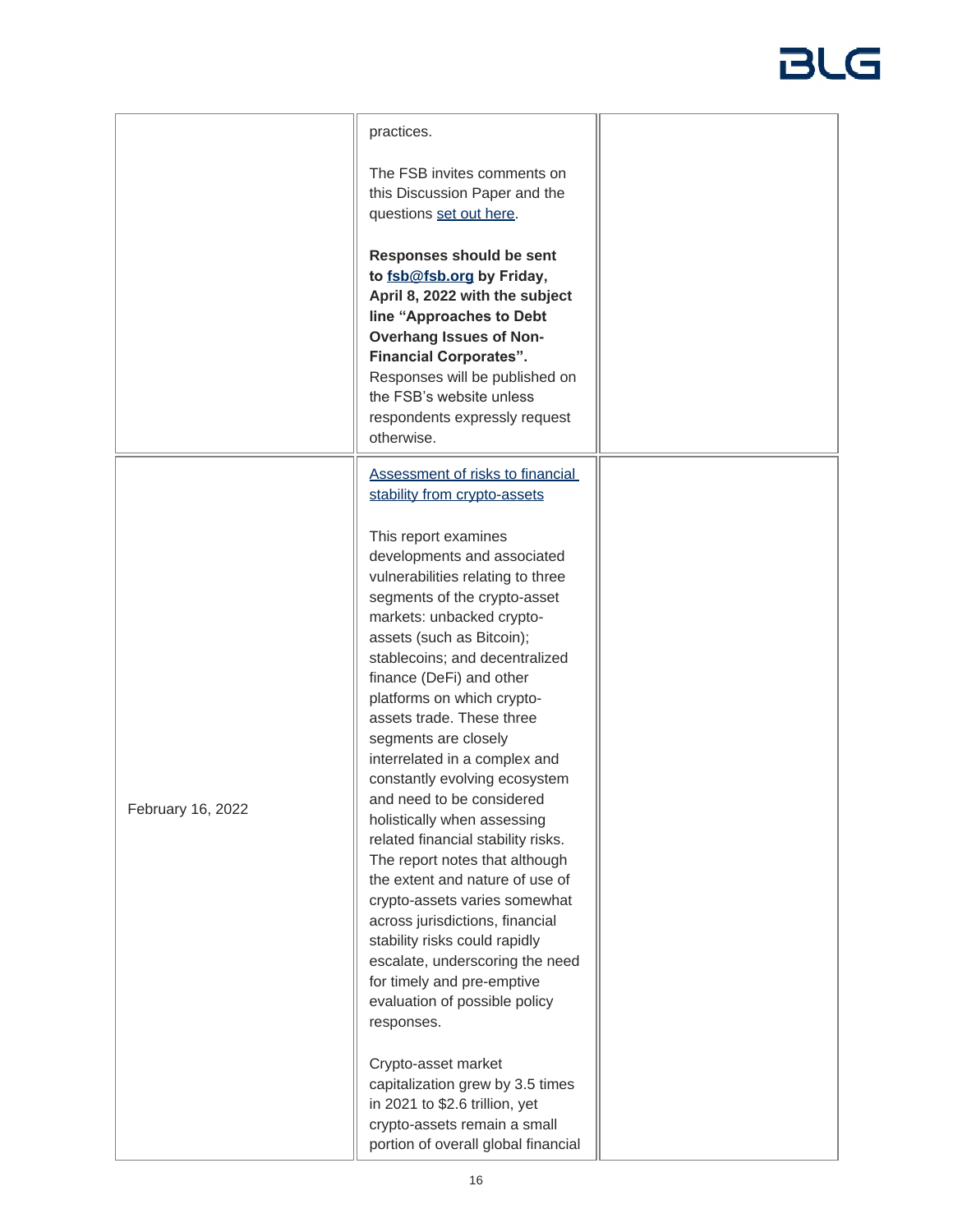system assets. Direct connections between cryptoassets and systemically important financial institutions and core financial markets, while growing rapidly, are limited at the present time. Nevertheless, institutional involvement in crypto-asset markets, both as investors and service providers, has grown over the last year, albeit from a low base. If the current trajectory of growth in scale and interconnectedness of crypto-assets to these institutions were to continue, this could have implications for global financial stability.

DeFi has recently become a fast-emerging sector, providing financial services using both unbacked crypto-assets and stablecoins. Moreover, a relatively small number of crypto-asset trading platforms aggregate multiple types of services and activities, including lending and custody. Some of these platforms operate outside of a jurisdiction's regulatory perimeter or are not in compliance with applicable laws and regulations. This presents the potential for concentration of risks, and underscores the lack of transparency on their activities.

Partly due to the emergence of DeFi, stablecoin growth has continued, despite concerns about regulatory compliance, quality and sufficiency of reserve assets, and standards of risk management and governance. At present, stablecoins are used mainly as a bridge between traditional fiat currencies and crypto-assets, which has implications for the stability and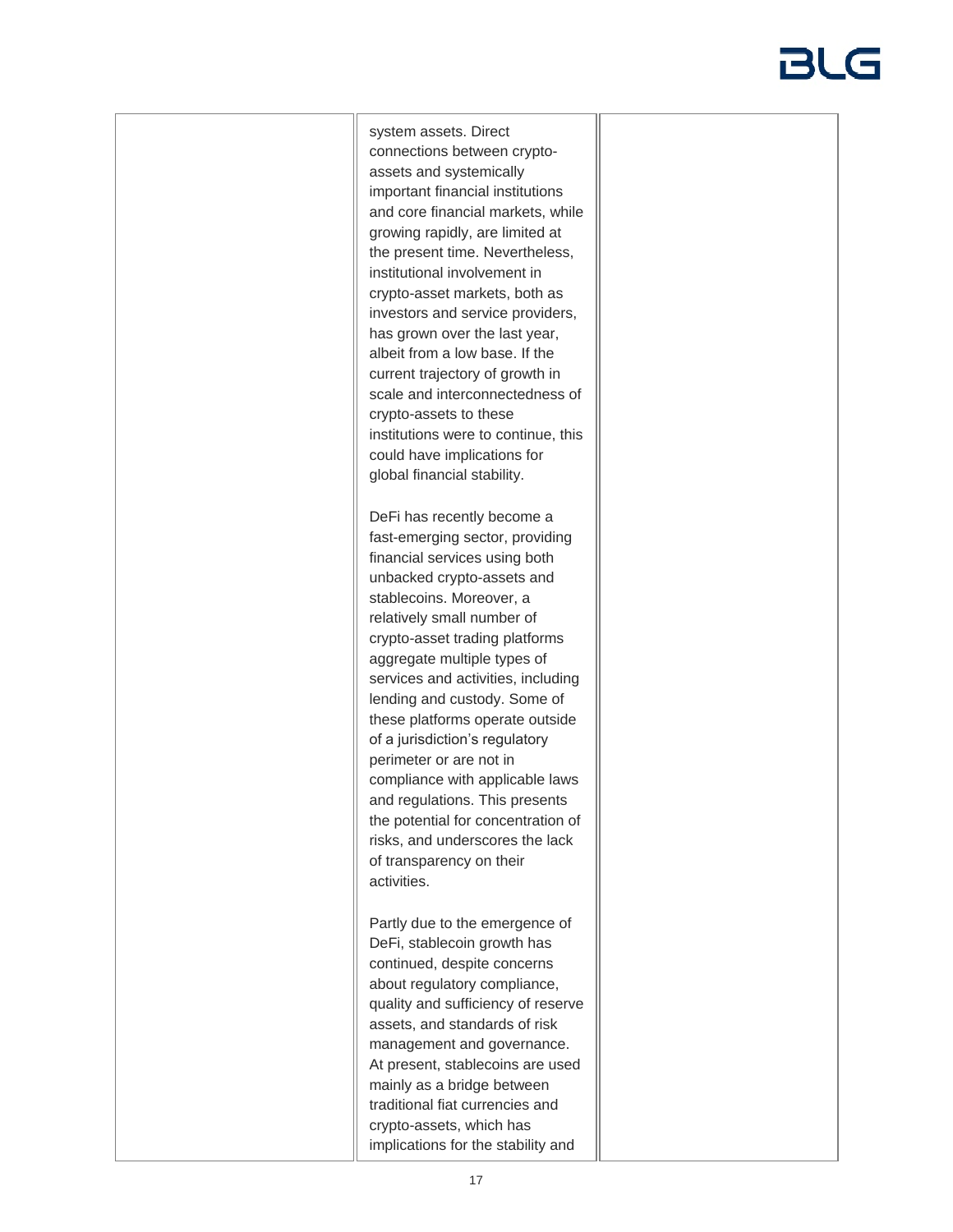functioning of crypto-asset markets. Were a major stablecoin to fail, it is possible that liquidity within the broader crypto-asset ecosystem (including in DeFi) could become constrained, disrupting trading and potentially causing stress in those markets. This could also spill over to shortterm funding markets if stablecoin reserve holdings were liquidated in a disorderly fashion.

The report highlights a number of vulnerabilities associated with crypto-asset markets. These include increasing linkages between crypto-asset markets and the regulated financial system; liquidity mismatch, credit and operational risks that make stablecoins susceptible to sudden and disruptive runs on their reserves, with the potential to spill over to short term funding markets; the increased use of leverage in investment strategies; concentration risk of trading platforms; and the opacity and lack of regulatory oversight of the sector. The report also notes wider public policy concerns related to crypto-assets, such as low levels of investor and consumer understanding of crypto-assets, money laundering, cyber-crime and ransomware.

The FSB will continue to monitor developments and risks in crypto-asset markets. It will explore potential regulatory and supervisory implications of unbacked crypto-assets, including the actions FSB jurisdictions have taken, or plan to take, to address associated financial stability threats. The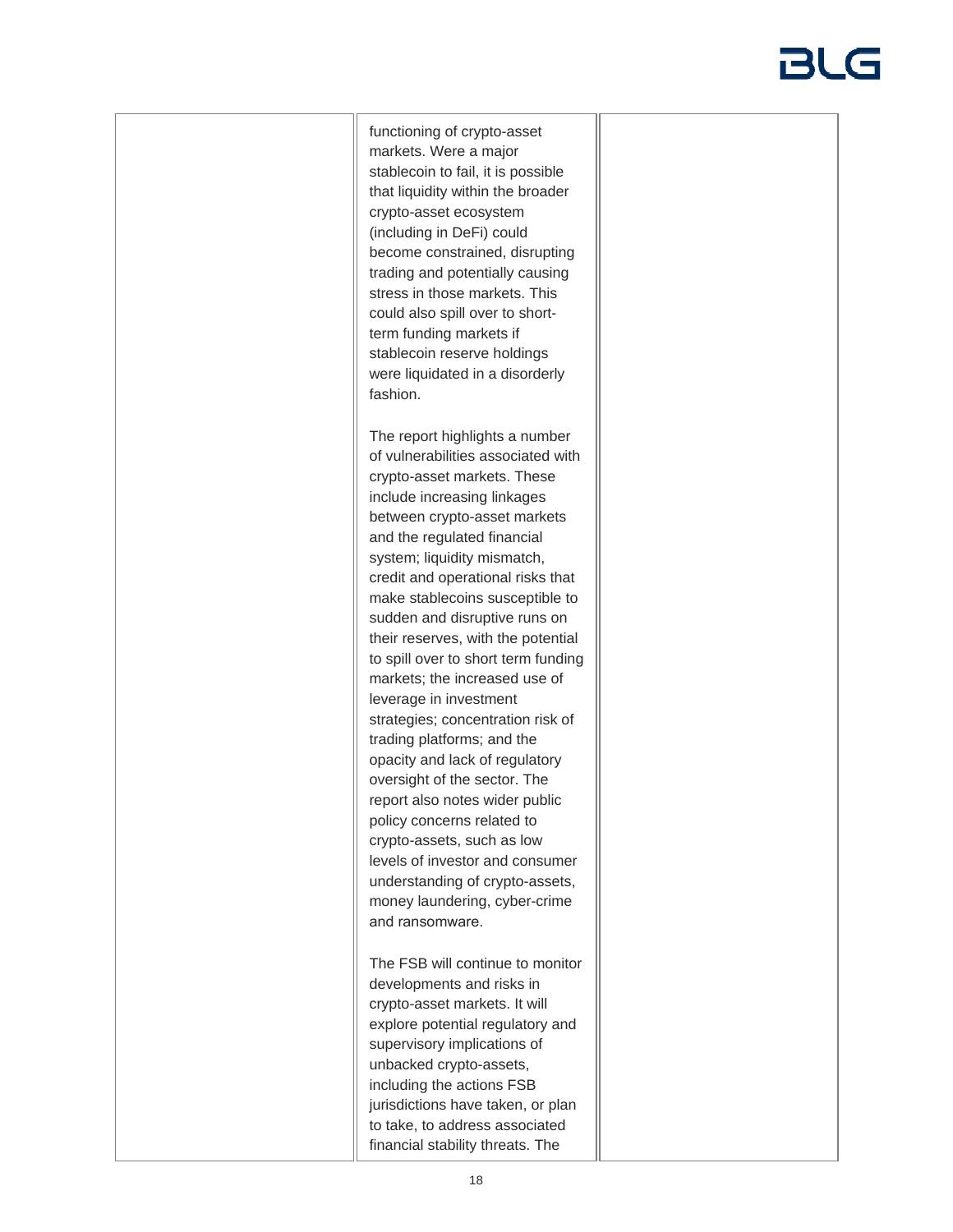|                   | FSB will also continue to monitor<br>and share information on<br>regulatory and supervisory<br>approaches to ensure effective<br>implementation of its high-level<br>recommendations for the<br>regulation, supervision and<br>oversight of so-called "global<br>stablecoin" arrangements.                                                                                                                          |  |  |  |
|-------------------|---------------------------------------------------------------------------------------------------------------------------------------------------------------------------------------------------------------------------------------------------------------------------------------------------------------------------------------------------------------------------------------------------------------------|--|--|--|
| Legislation       |                                                                                                                                                                                                                                                                                                                                                                                                                     |  |  |  |
|                   | Government Notice: BANK<br><b>ACT, Schedules I, II and III</b><br>(Canada Gazette, Part I, Volume<br>156, Number 9)                                                                                                                                                                                                                                                                                                 |  |  |  |
| February 26, 2022 | Notice is hereby given, pursuant<br>to subsections $14(3)$ and $14.1(3)$<br>of the Bank Act, that<br>Schedules I, II and III, as<br>amended, were as shown as at<br>December 31, 2021.                                                                                                                                                                                                                              |  |  |  |
| February 23, 2022 | <b>Proclamation Revoking the</b><br>Declaration of a Public Order<br>Emergency: SOR/2022-26<br>Proclamation revoking the<br>declaration of a public order<br>emergency made by<br>proclamation on<br>February 14, 2022, throughout<br>Canada, effective on the day on<br>which this proclamation is<br>issued.                                                                                                      |  |  |  |
| February 19, 2022 | Government Notice: BANK ACT,<br><b>The Huntington National</b><br><b>Bank - Approval to have a</b><br>financial establishment in<br>Canada (Canada Gazette, Part<br>I, Volume 156, No. 8)<br>Notice is hereby given, pursuant<br>to subsection 522.21(1) of<br>the Bank Act, that the Minister of<br>Finance approved, on<br>June 24, 2021, The Huntington<br>National Bank to have a<br>financial establishment in |  |  |  |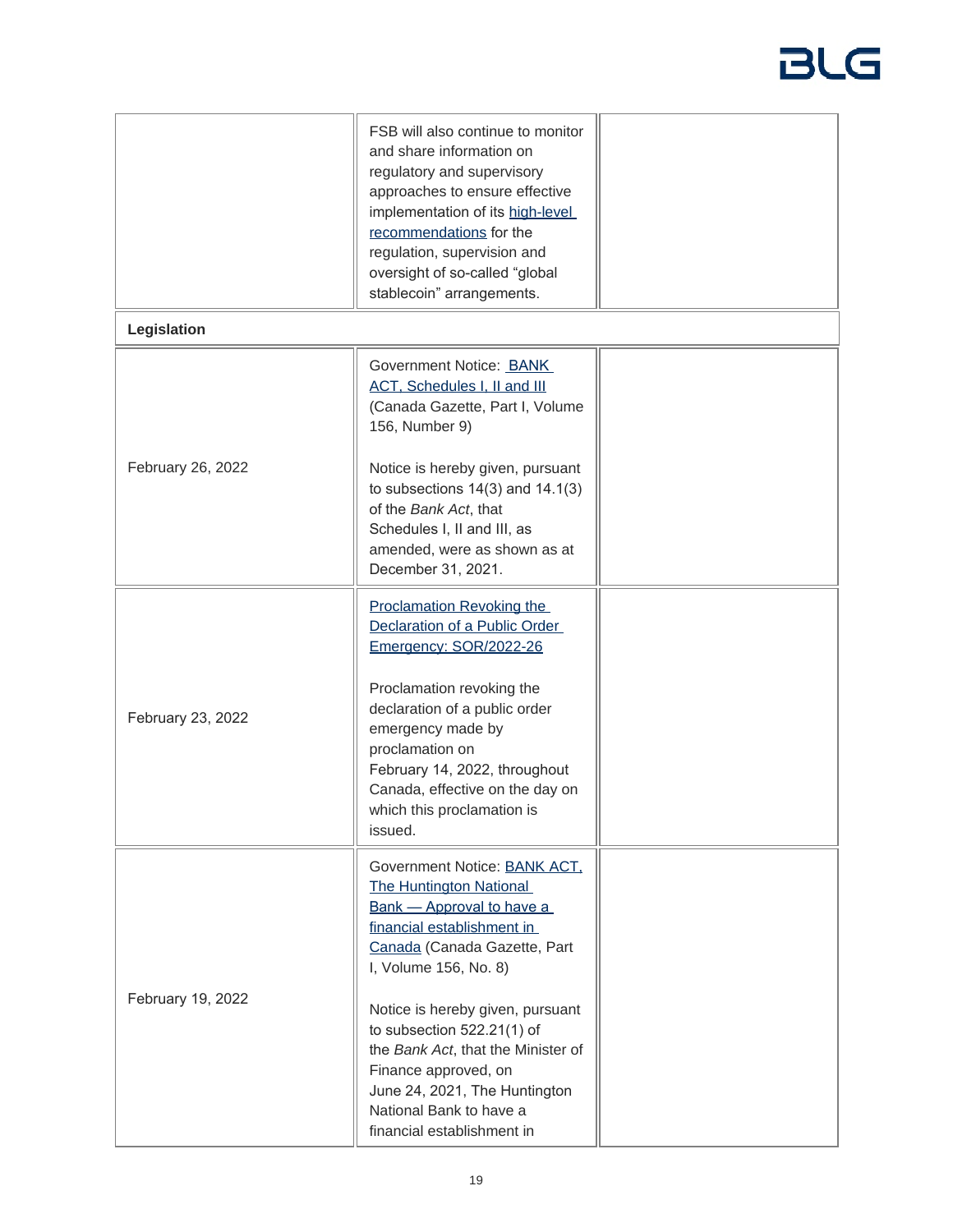|                   | Canada.                                                                                                                                                                                                                                                                                                                                                                                                                                                                                                                                                                                                                                                                     |  |
|-------------------|-----------------------------------------------------------------------------------------------------------------------------------------------------------------------------------------------------------------------------------------------------------------------------------------------------------------------------------------------------------------------------------------------------------------------------------------------------------------------------------------------------------------------------------------------------------------------------------------------------------------------------------------------------------------------------|--|
| February 15, 2022 | <b>Proclamation Declaring a Public</b><br>Order Emergency: SOR/2022-<br>20<br>Declaration that a public order<br>emergency exists throughout<br>Canada and necessitates the<br>taking of special temporary<br>measures for dealing with the<br>emergency.                                                                                                                                                                                                                                                                                                                                                                                                                   |  |
| February 15, 2022 | <b>Emergency Measures</b><br>Regulations, Registration:<br>SOR/2022-0021<br>The Emergency Measures<br>Regulations are registered in<br>order to 1) designate critical<br>infrastructure and protected<br>places; 2) prohibit public<br>assembly expected to lead to a<br>breach of the peace; 3) prohibit<br>a person from causing a minor<br>to be involved in such an<br>assembly; 4) prohibit entry in<br>Canada by a foreign national for<br>the purposes of participating in<br>such an assembly; and 5) direct<br>that persons make available<br>essential goods and services if<br>directed to do so by the<br>Commissioner of the Royal<br>Canadian Mounted Police. |  |
| February 15, 2022 | <b>Emergency Economic Measures</b><br>Order, Registration: SOR/2022-<br>22<br>The Emergency Economic<br>Measures Order are registered<br>to prohibit individuals and<br>entities from engaging in<br>financial transactions supporting<br>activities prohibited by the<br><b>Emergency Measures</b><br>Regulations.                                                                                                                                                                                                                                                                                                                                                         |  |

### *Disclaimer*